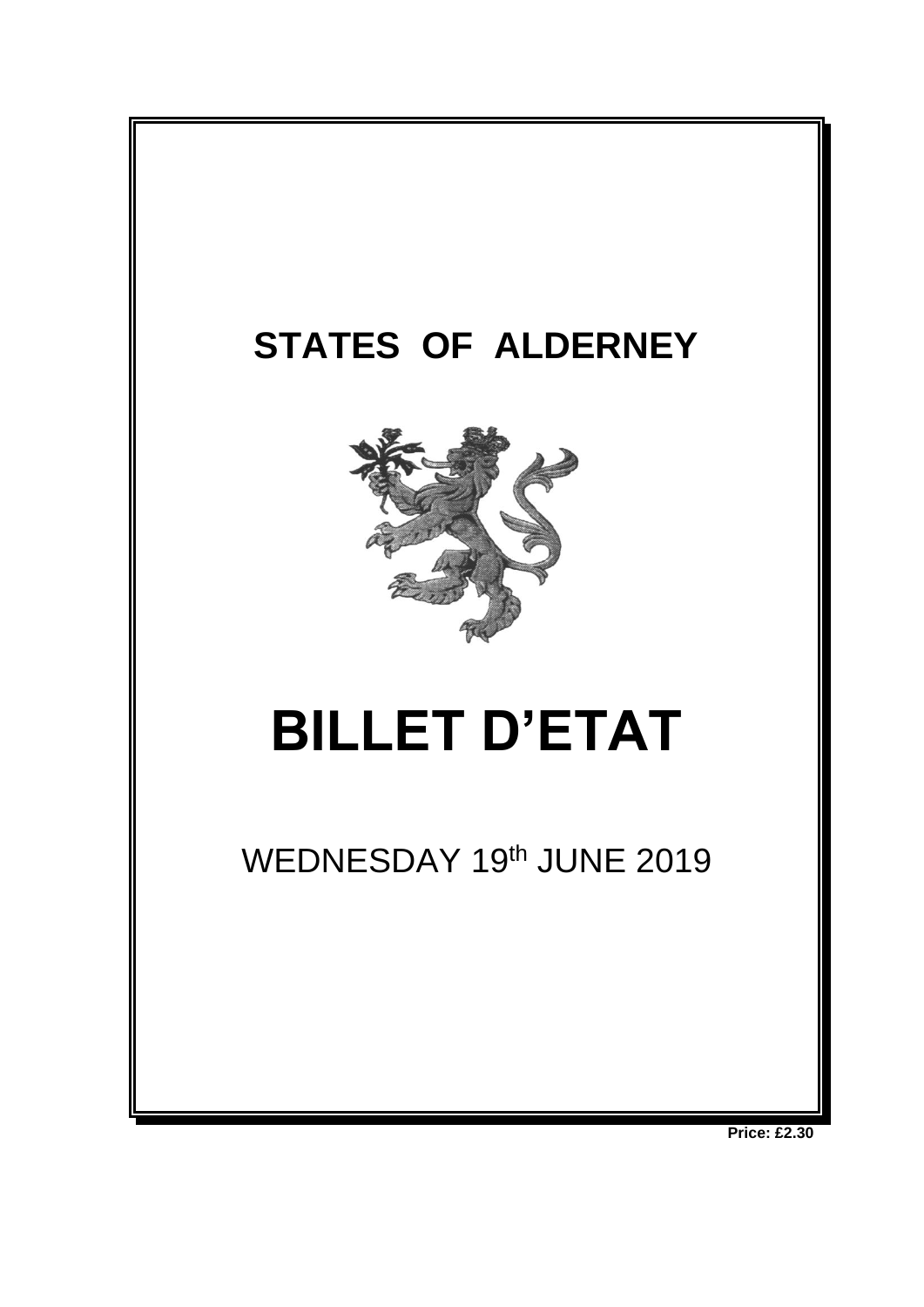# **STATES OF ALDERNEY**

## **BILLET D'ETAT**

## **FOR WEDNESDAY 19 TH JUNE 2019**

Members of the States:

I have the honour to inform you that the Meeting of the States will be held at 5:30 pm on Wednesday 19<sup>th</sup> June 2019. This will be preceded by the People's Meeting, which will be held on Wednesday 12<sup>th</sup> June 2019 at 7:00 pm in the Island Hall.

> James Dent Vice President

## **Item l Audited Accounts 2018**

## **The following letter was received from Mr Earl, Deputy Chairman of the Policy and Finance Committee**

*"In accordance with Section 61 (5) of The Government of Alderney Law 2004, as amended, together with the mandate of the Policy and Finance Committee, I attach the accounts of the States of Alderney and the States of Alderney Water Board together with the Policy & Finance Committee Chairman's report, and the Auditors' Reports thereon, in respect of the year ended 31st December 2018.*

*I* would be grateful if you would place this report before the States of Alderney with the *proposition below.* 

*D Earl, Deputy Chairman"*

## **Committee Meeting Attendees:-**

Mr J Dent, Chairman Mr D Earl, Deputy Chair Ms A Burgess Mr M Dean Mr K Gentle Mr C Harris Mr L Jean Mr G McKinley OBE Mr S Roberts Mr A Snowdon

**The States of Alderney is asked to approve:-**

- **(a) The States of Alderney 2018 Accounts**
- **(b) The States of Alderney Water Board 2018 Financial Statements**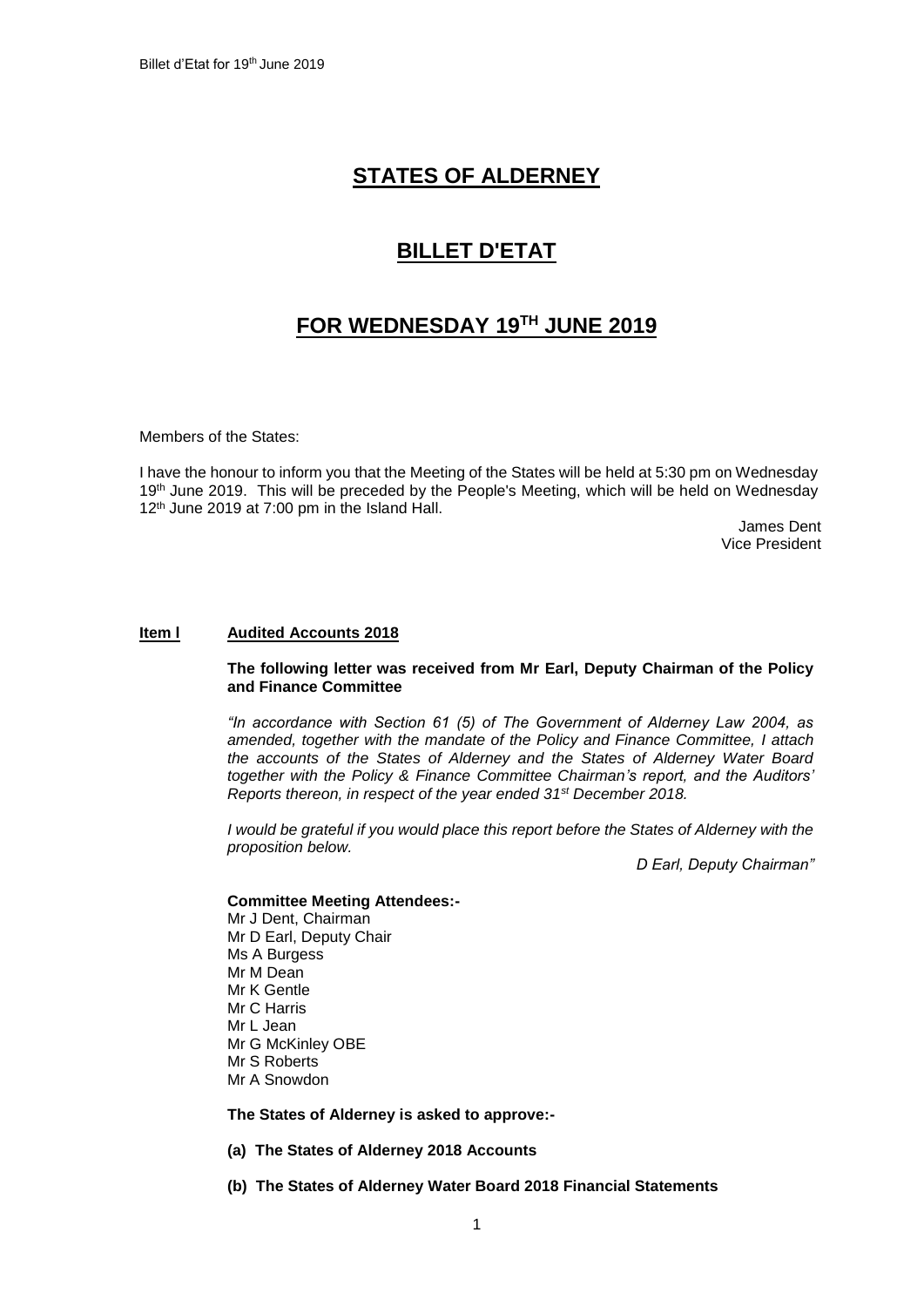## **Item Il Employment Legislation, Minimum Wage Legislation, Disability Discrimination Legislation and a Health and Well-being Strategy where Physical and Mental Health are integrated**

**The following letter was received from Mr Dent, Chairman of the Policy and Finance Committee:-**

#### *"Background*

*Alderney currently has only a limited range of employment legislation which covers employment permits and employer's liability. Other jurisdictions typically have a wider range of laws which often cover conditions of employment, employment protections, employment disputes, minimum wage levels and the arrangements for transfer of staff from public undertakings.* 

*The consequences for Alderney are that relations between employer and employee must rely on contract law and the lack of employment legislation and a minimum wage has brought inconsistencies in the delivery of transferred services. For example, the absence of a minimum wage, causes inconsistencies for the Guernsey Committee for Employment and Social Security (CfESS) when it needs to supplement the earnings of individuals and families living in hardship.*

*Furthermore, in 2013, the States of Alderney Policy and Finance Committee expressed the view that it did not consider it appropriate that the States of Guernsey Disability and Inclusion strategy be extended to Alderney. This was not in any way to suggest that the States of Alderney had any opposition to the principles of disability and inclusion within society. On the contrary, the States noted that they supported inclusion in all walks of life but considered, given the size of the Alderney community and its Government, where strategies and associated legislation needed to be proportionate, that not adopting the Disability and Inclusion Strategy was a practical response.*

*Over the last three years, there have been a number of workshops and in December 2018 there was a debate in the States on Health and Social Care Delivery and Regulation. Although the debate was wide ranging, the integration of physical and mental health was not considered.*

#### *More Recent Developments*

*In September 2017, the States further debated, but without resolution, new documentation from the CfESS. In short, the CfESS had asked the States of Alderney "whether (or not):*

- *1 to broadly welcome Guernsey's policy proposals to encourage longer working lives;*
- *2 to agree to consider the option of developing a Disability strategy for Alderney, but acknowledge that this will not be a priority;*
- *3 not to support the introduction of disability discrimination at this time.*

*The States also asked: "the Policy and Finance Committee to reflect on the States debate and to provide appropriate feedback to the Guernsey Committee for Employment and Social Security."*

*Following that September 2017 debate, the response below was sent to Deputy M Le Clerc, President, Committee for Employment and Social Security.*

*12th October 2017*

*Dear Deputy Le Clerc*

*Longer Working Lives and Equality and Discrimination and Employee Protection*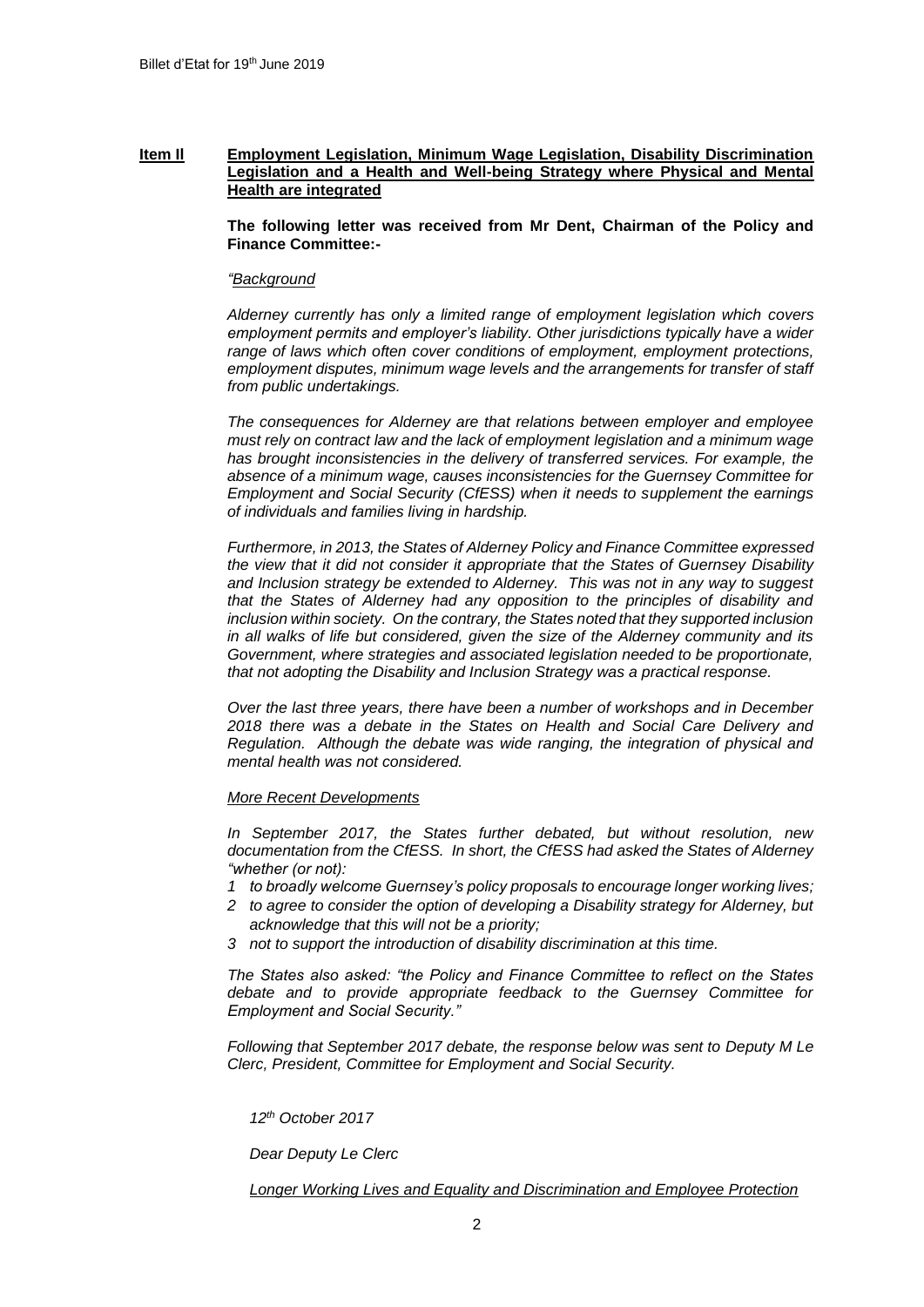*Thank you for your letter of July 2017 seeking the States of Alderney's views on a range of policy areas.*

*The Policy and Finance Committee has carefully considered the matters and in the interests of public engagement and transparency, it referred the proposals to the full States for a 'debate without resolution'. The Committee subsequently reflected upon the views expressed within the States and was pleased to note that there was a broad consensus on nearly all of the issues. In this respect the consensus views of the Members of the States of Alderney are as follows:-*

#### *Longer Working Lives*

*There is broad support for encouraging and empowering people to work past the current retirement age, if they are able to do so. It does however need to be recognised that in Alderney the proportion of the working population involved in works of a relatively manual nature will almost certainly be higher than in Guernsey, where the physical fitness to carry on beyond what has historically be the normal retirement could be challenging to some.*

### *Equality and Discrimination*

*There is broad support for treating all people as equals, regardless of age, physical ability, gender or any other factor.*

*In the context of disability the consensus was that Alderney could usefully develop its own strategy which would be bespoke rather than necessarily mirroring Guernsey's. There was agreement that Alderney would not wish to be introducing direct legislation in respect of matters such as disability discrimination, as for a small jurisdiction the amount of legislation needs to be kept proportionate. There was nonetheless support for a review of the Alderney Building Regulations and building & development control policies as a means of ensuring that new builds could be disability friendly and for policies to include encouraging more lifetime homes. Furthermore, when significant structural changes were being made to properties there should be active encouragement for the developer to include appropriate access improvements.*

#### *Basic Employment legislation*

*There is total support for employees having the basic right to have a written contract setting out the terms of their employment. It was noted that wider rights existed in other jurisdictions, but with Alderney's limited resources, the legislation required to achieve this should be kept to the minimum in order not to become burdensome on employers or create any significant cost for the government to administer. Clearly the States of Alderney wishes to progress this, but it would value the assistance and support from your Employment Advisory Service team to enable us to make progress and introduce uncomplicated employment legislation which does not require detailed mechanism or tribunals to administer and enforce it.*

#### *Minimum wage*

*On this issue there are a range of views among Alderney States Members. A majority considered that a minimum wage would be challenging to administer and potentially make some businesses unviable. It was noted that the average household income in Alderney was lower than Guernsey, with many residents needing to have multiple jobs and that most pay rates reflected the market, such that if it was too low it would not be possible to recruit. There were however other views suggesting that a living wage should be contemplated.*

*Overall, after an interesting debate on the topic the consensus was that Alderney was not in a position at this time to introduce a minimum wage.*

*In May of this year, the Policy and Finance Committee reflected again on current policy. They were minded to reconsider both the States' previously-stated position and the wider issues that are now perceived as problematic inconsistencies in Guernsey. The*